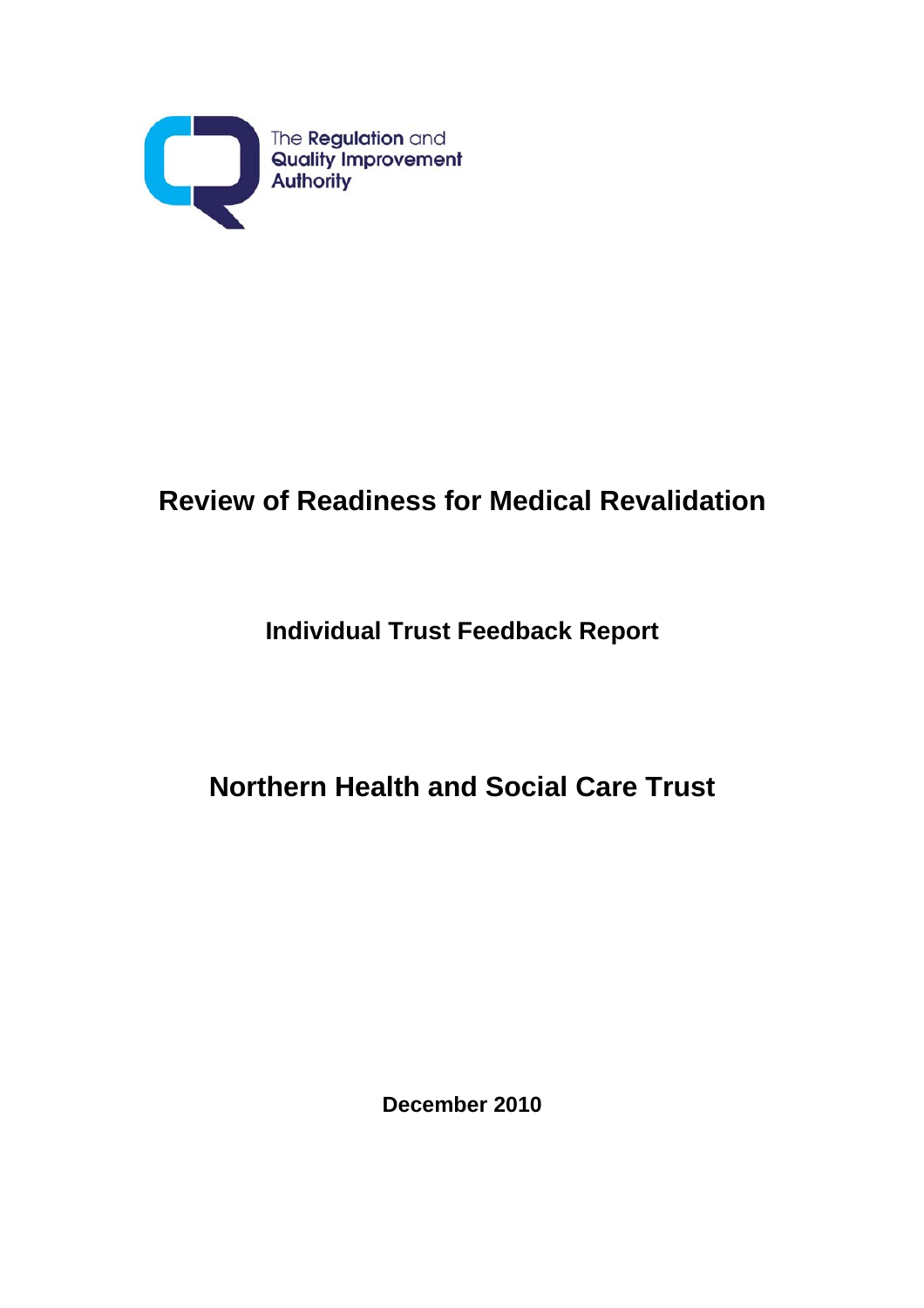# **Contents**

| 1. | The Regulation and Quality Improvement Authority |                                                                             |                                       |
|----|--------------------------------------------------|-----------------------------------------------------------------------------|---------------------------------------|
| 2. | <b>Context for the review</b>                    |                                                                             |                                       |
| 3. | <b>Methodology</b>                               |                                                                             |                                       |
| 4. | Membership of the review team                    |                                                                             |                                       |
| 5. | Review of clinical governance systems            |                                                                             | $5 - 12$                              |
|    | 5.1                                              | Organisational clinical governance systems                                  | 5                                     |
|    | 5.2                                              | Information management systems                                              | $\frac{6}{7}$                         |
|    | 5.3                                              | Clinical risk management/patient safety systems                             |                                       |
|    | 5.4                                              | <b>Clinical audit systems</b>                                               | $\begin{array}{c} 8 \\ 9 \end{array}$ |
|    | 5.5                                              | Reporting and managing performance concerns                                 |                                       |
|    | 5.6                                              | <b>Complaints management systems</b>                                        | 10                                    |
|    | 5.7                                              | <b>Continuing professional development systems</b>                          | 11                                    |
|    | 5.8                                              | Service development, workforce development and human<br>resource management | 12                                    |
| 6. | <b>Review of appraisal arrangements</b>          |                                                                             | $13 - 18$                             |
|    | 6.1                                              | <b>Organisational ethos</b>                                                 | 13                                    |
|    | 6.2                                              | Appraiser selection, skills and training                                    | 15                                    |
|    | 6.3                                              | <b>Appraisal discussion</b>                                                 | 16                                    |
|    | 6.4                                              | <b>Systems and infrastructure</b>                                           | 18                                    |
| 7. | <b>Conclusions</b>                               |                                                                             | 19                                    |
| 8. | <b>Summary of recommendations</b>                |                                                                             | 20                                    |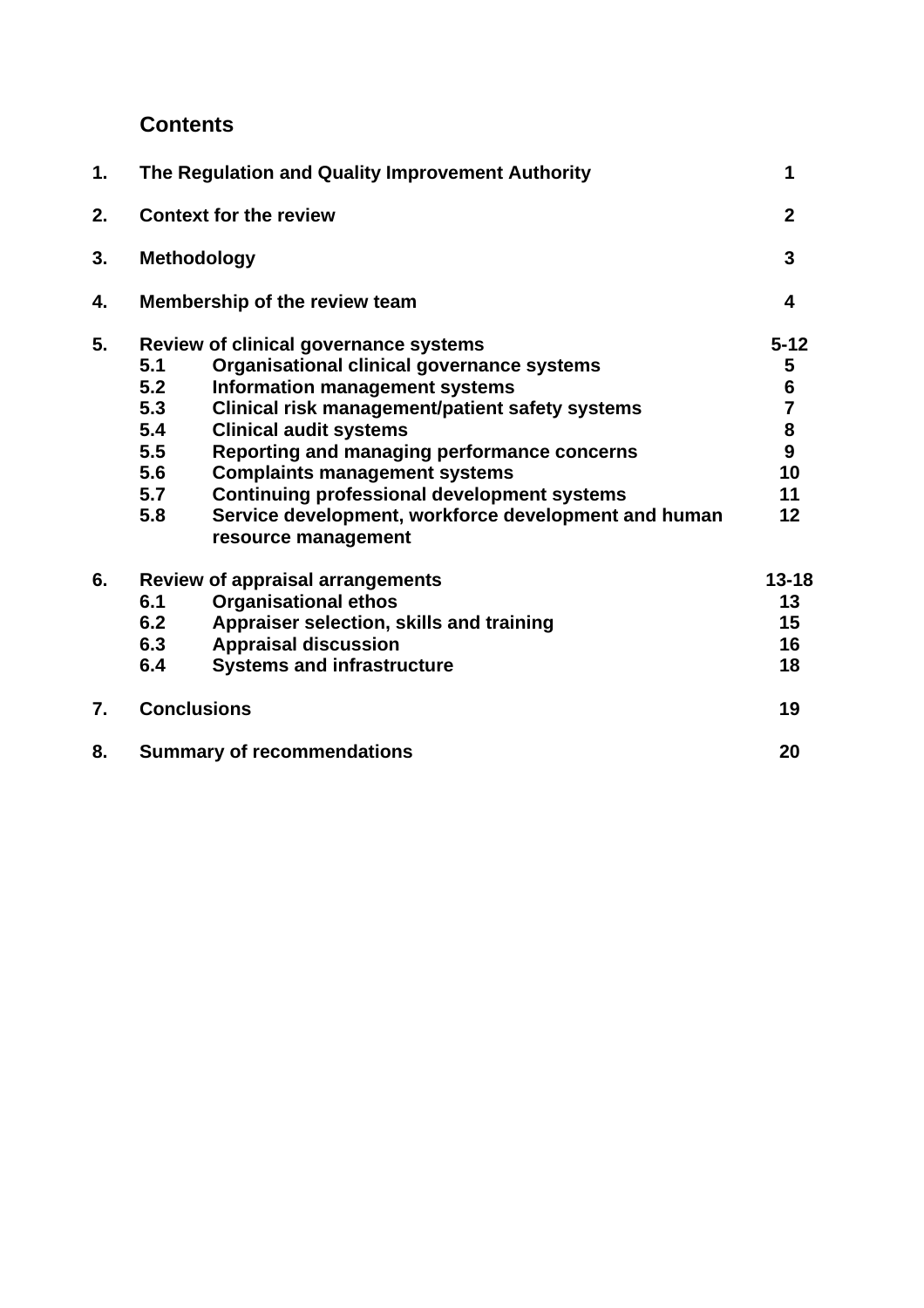# **1. The Regulation and Quality Improvement Authority**

The Regulation and Quality Improvement Authority (RQIA) is the independent health and social care regulatory body for Northern Ireland. In its work RQIA encourages continuous improvement in the quality of services, through a planned programme of inspections and reviews.

RQIA was established as a Non Departmental Public Body in 2005 under the Health and Personal Social Services (Quality, Improvement and Regulation) (Northern Ireland) Order 2003. The vision of RQIA is to be a driving force for positive change in health and social care in Northern Ireland through four core activities:

- Improving care: we encourage and promote improvements in the safety and quality of services through the regulation and review of health and social care.
- Informing the population: we publicly report on the safety, quality and availability of health and social care.
- Safeguarding rights: we act to protect the rights of all people using health and social care services.
- Influencing policy: we influence policy and standards in health and social care.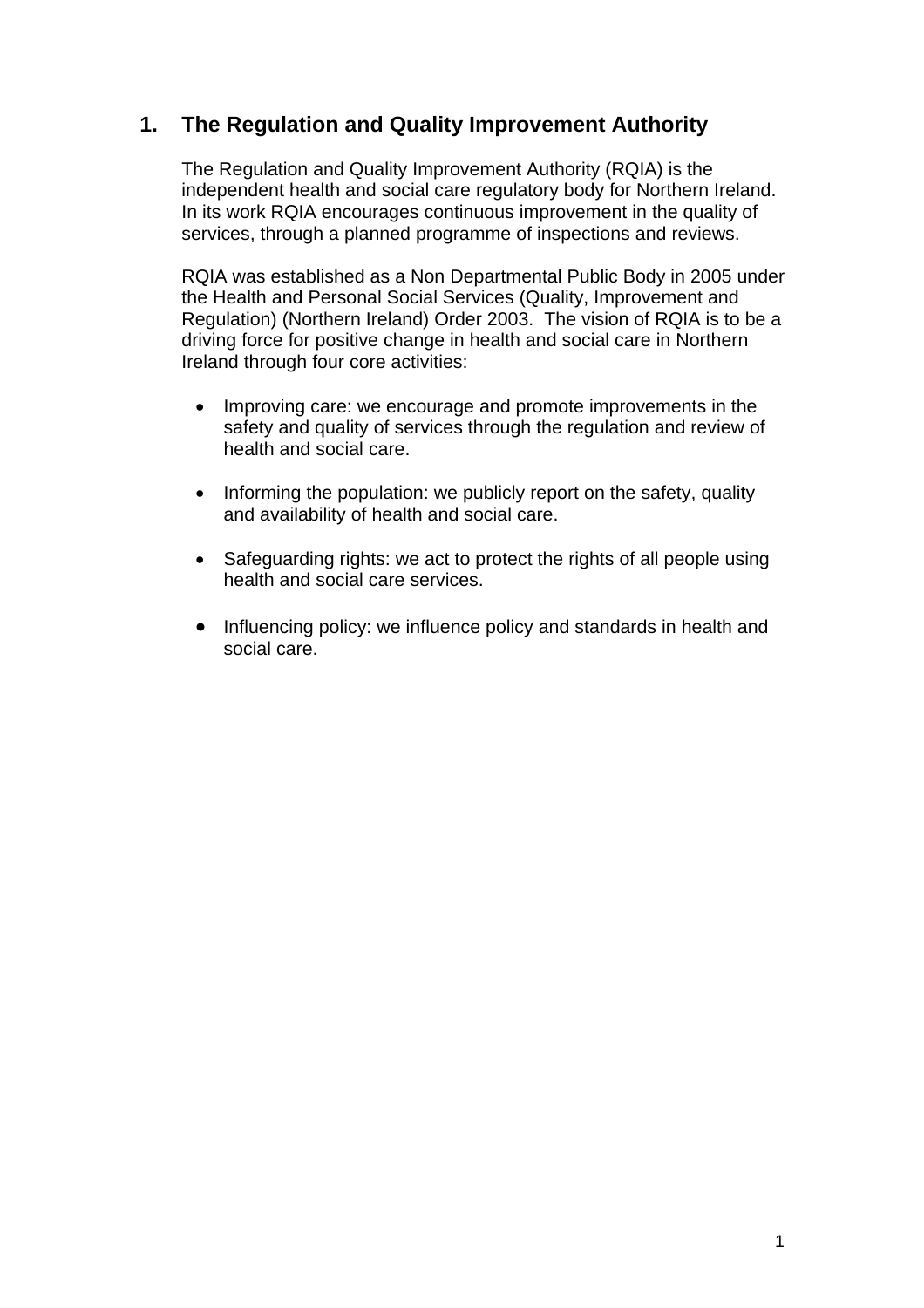### **2. Context for the review**

On 16 November 2009, the General Medical Council (GMC) introduced arrangements though which every doctor wishing to remain in active practice in the United Kingdom is required to hold a licence to practice. In the future, all doctors will be required to undergo a process of revalidation if they wish to keep their licence to practice. Final decisions on the nature and timing of introduction of revalidation have not yet been taken. A GMC consultation on the way ahead closed on 4 June 2010.

The process of revalidation will involve each doctor collecting a portfolio of evidence over a five year cycle which will be reviewed at annual appraisal against standards set out by the GMC and relevant Royal Colleges.

In future, every doctor will be required to have a named responsible officer. The responsible officer will be a statutory position. Responsible officers will make revalidation recommendations to the GMC concerning doctors linked to their organisation. Following consultation, legislation has been enacted by the Northern Ireland Assembly allowing for the appointment of responsible officers by organisations in Northern Ireland by 1 October 2010.

To underpin the revalidation recommendations of responsible officers, each organisation will need robust systems of clinical governance and delivery of medical appraisal. The NHS revalidation support team (RST) has been developing guidance and tools to assist organisations in meeting the requirements of revalidation. To review the quality of the processes supporting revalidation, a specific tool, Assuring the Quality of Medical Appraisal for Revalidation (AQMAR), has been developed. This tool contains two sections; one to assess governance processes, and another to assess appraisal systems. RST recommends the use of evidence-based self- assessment by organisations, with external review every three years.

RQIA has been working with the GMC, RST, Quality Improvement Scotland (QIS) and Healthcare Inspectorate Wales (HIW) to pilot an approach to carrying out independent external review by healthcare regulators. The pilot in Northern Ireland includes the completion of self assessment AQMAR tools by the five health and social care (HSC) trusts, submission of evidence and validation visits to each trust. The pilot will be subject to evaluation by HIW to inform the future design of quality assurance processes.

This report has been prepared to provide feedback to the Northern HSC Trust on the findings of the review team in relation to the trust. RQIA will prepare an overview report on the state of readiness of systems in secondary care to support the introduction of revalidation of doctors in Northern Ireland.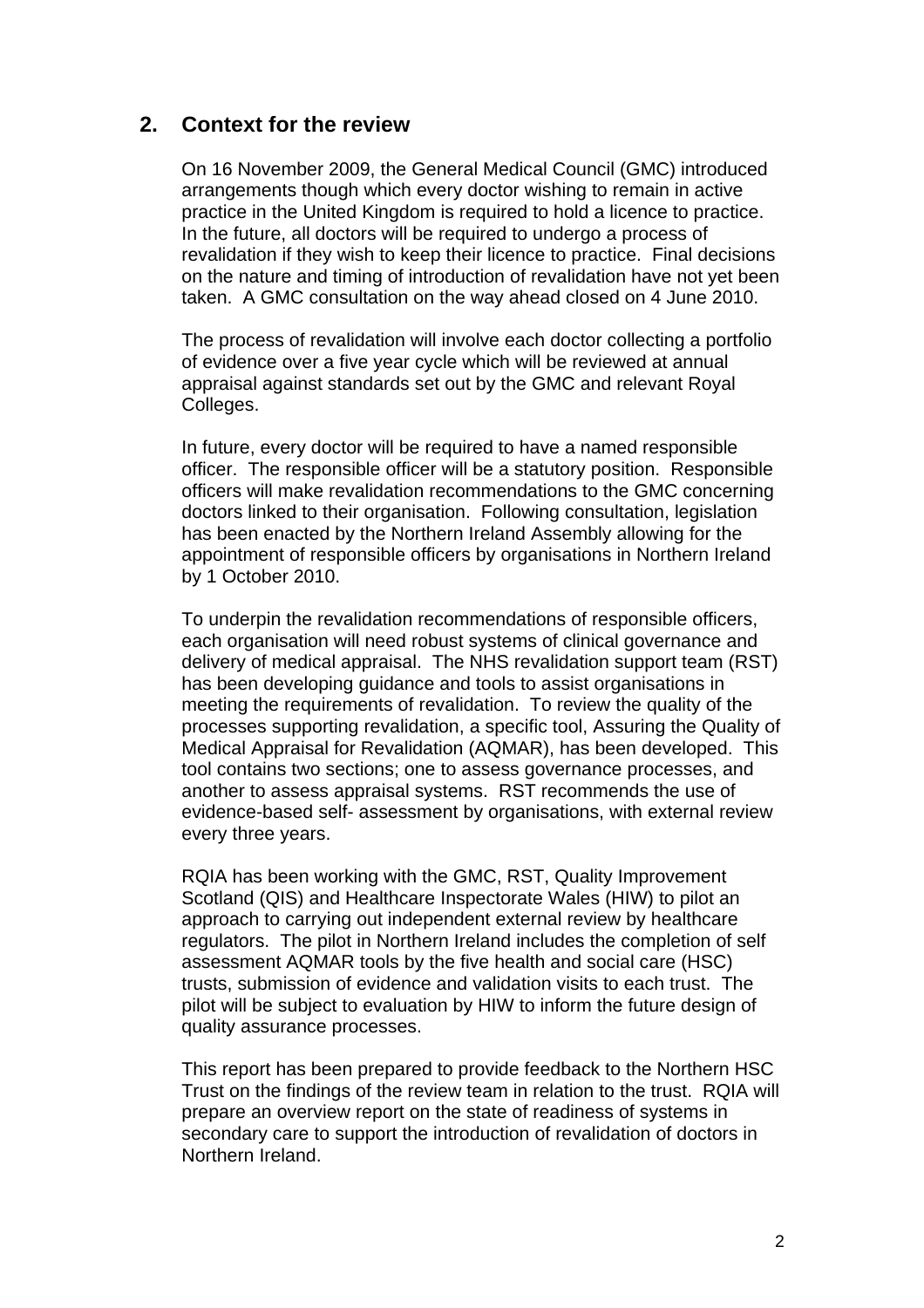# **3. Methodology**

The methodology for the review comprised the following stages.

- 1. Completion by each HSC trust of two self assessment questionnaires developed by the NHS revalidation support team:
	- − clinical governance self-assessment tool
	- − appraisal self-assessment tool
- 2. Submission of completed questionnaires together with supporting evidence to RQIA.
- 3. Validation visits to trusts involving:
	- − meetings with trust teams responsible for systems
	- − meetings with focus groups of appraisers
	- − meetings with focus groups of appraisees
- 4. Sample audit of a small number of anonymous Part 4 appraisal forms and personal development plans.
- 5. Preparation of feedback reports for each trust.
- 6. Preparation of a report of the review findings across Northern Ireland.
- 7. Evaluation of the process by HIW.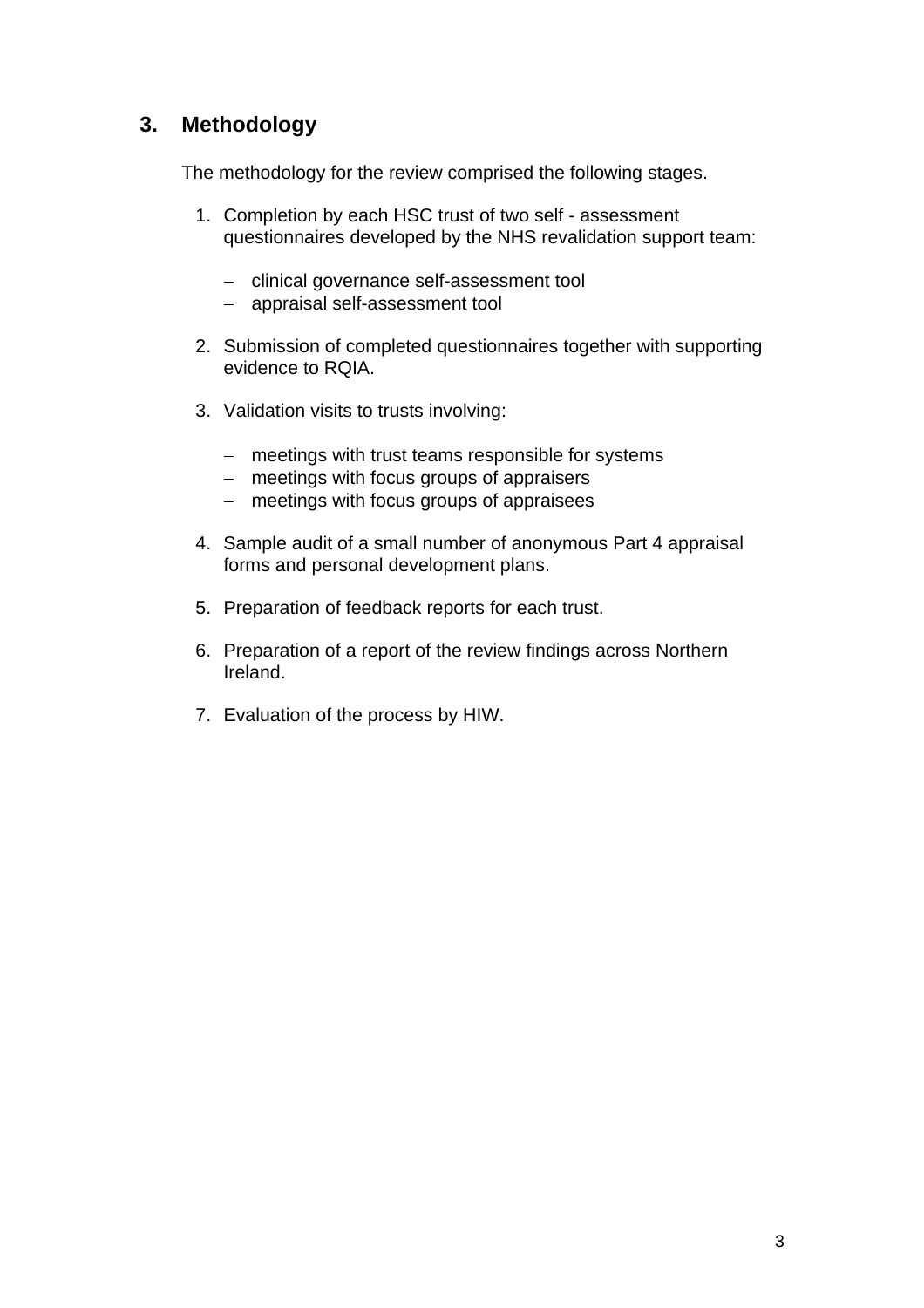# **4. Membership of the review team**

The members of the review team who took part in the validation visit to the Northern Trust on Wednesday 9 June 2010 were:

| Ms Claire Hosie                       | Safety Governance and Risk Facilitator, NHS<br>Tayside              |
|---------------------------------------|---------------------------------------------------------------------|
|                                       | Mrs Mandy Collins Deputy Chief Executive, Health Inspectorate Wales |
| Mr Niall McSperrin Lay representative |                                                                     |
| <b>Dr David Stewart</b>               | Medical Director / Head of Service Improvement,                     |
|                                       | <b>RQIA</b>                                                         |
| Mr Hall Graham                        | Primary Care Advisor, RQIA                                          |
| Angela Belshaw                        | Project manager, RQIA                                               |
| Jim McIIroy                           | <b>RQIA Observer</b>                                                |
|                                       |                                                                     |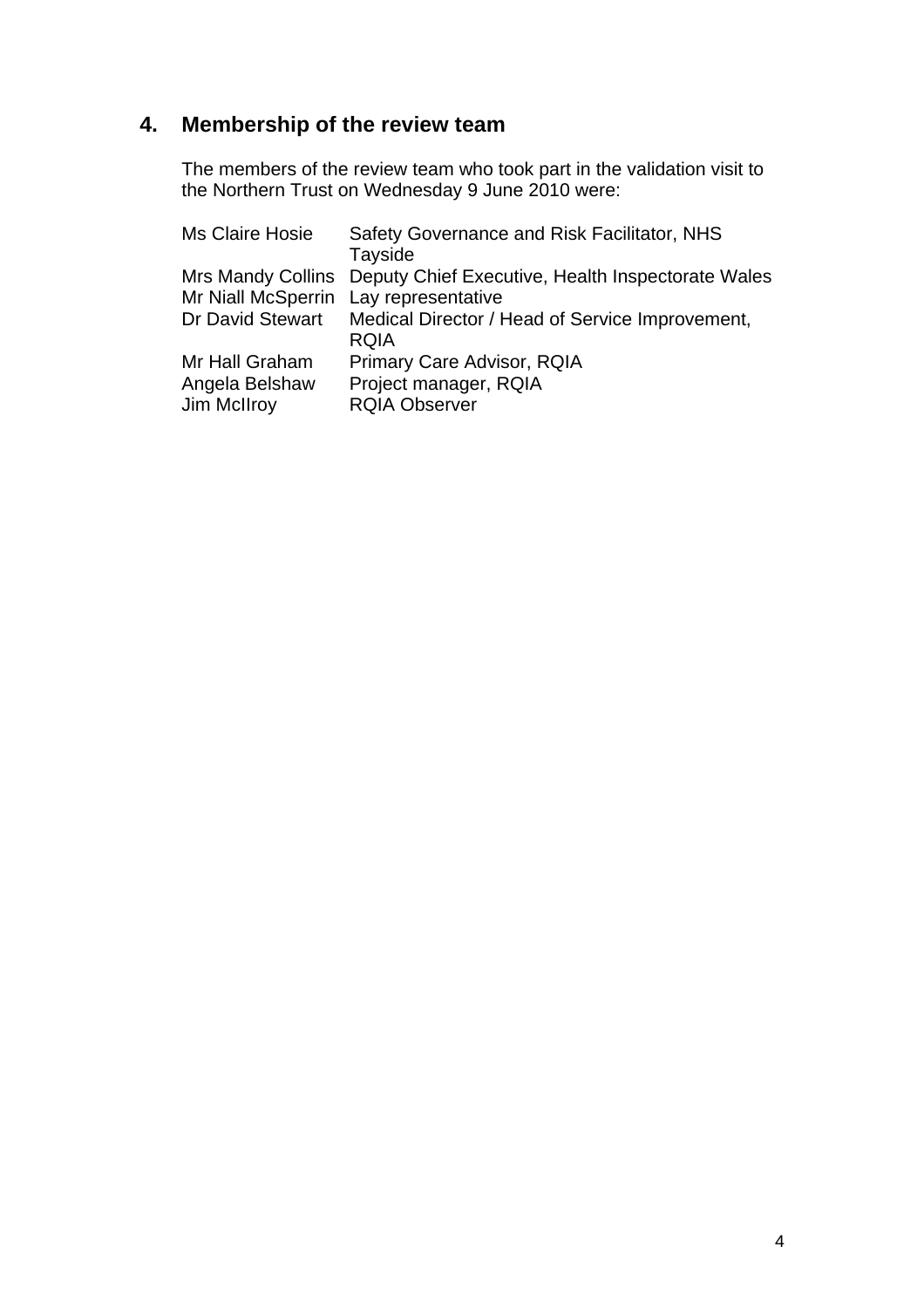# **5. Review of clinical governance systems**

#### **5.1 Organisational clinical governance systems**

The Northern HSC Trust has developed an integrated governance strategy linking financial governance, risk management and clinical and social care governance. The strategy is supported by a comprehensive suite of policies which have been approved by the governance management board. The trust structure and the governance assurance framework were reviewed in 2009.

#### **Strengths**

- The trust integrated governance arrangements are regularly reviewed to ensure that they meet the emerging needs of the organisation.
- Trust structures have clearly defined lines of accountability.
- The trust has established a comprehensive monitoring system with a monthly report to the trust board, setting out progress against key clinical indicators as well as finance and activity.
- Internal audit undertakes an annual review of governance processes and systems in relation to core controls assurance standards.
- The trust has a service user feedback policy to ensure public involvement in governance arrangements.
- The trust is subject to external review and has developed action plans following RQIA governance reviews.
- Progress in relation to revalidation is considered at medical and dental professional forum meetings.
- All trust policies are subiect to equality impart assessment. Equality screening training is provided for trust staff and guidance has been developed on how to carry out screening.

#### **Challenges**

• The trust will need to review its governance arrangements and documentation to reflect the establishment of the role of responsible officer.

#### **Recommendations**

**1.** The trust should review its governance arrangements and documentation to reflect the establishment of the role of responsible officer from 1 October 2010.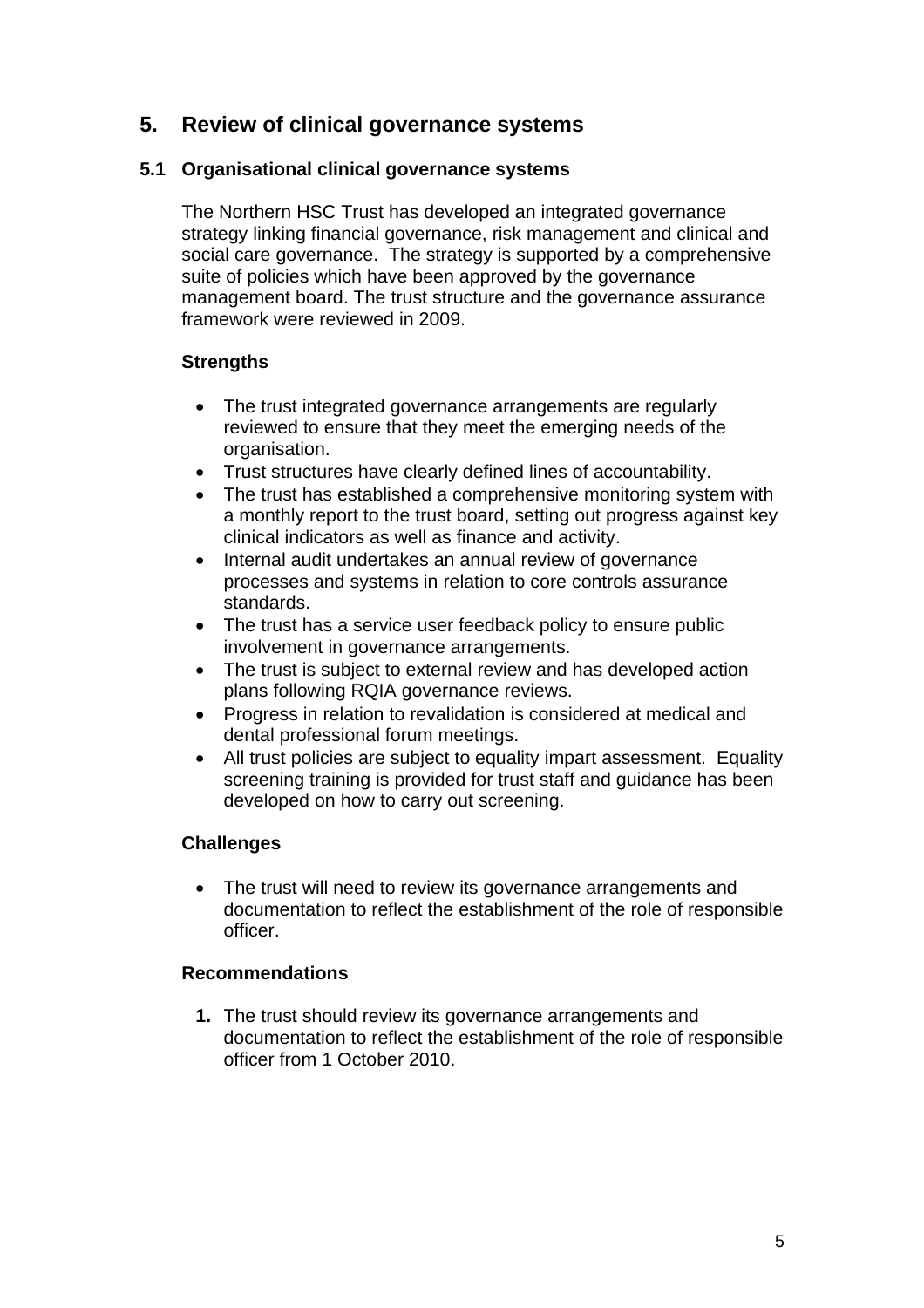#### **5.2 Information management systems**

In discussions with the review team, the trust recognises the need for robust information systems which can provide information at the individual doctor level, to support the responsible officer in the revalidation process. The trust does not have access to an integrated information system to support appraisal and revalidation and is working with DHSSPS and other trusts to address this

#### **Strengths**

- The trust has a regularly reviewed ICT strategy and action plan.
- There are ICT policies in place on data security with e-learning available for staff on the application of the policy.
- The trust DATIX system can supply information on complaints and incidents.
- The trust is rolling out a system, by directorate, to provide doctors with information on complaints, to support appraisal.
- The links between ICT and governance have been considered by the trust governance committee.

#### **Challenges**

- The trust has recognised the need to establish an integrated system to facilitate the responsible officer, appraisees and appraisers.
- The trust has not yet identified resources to commission activity reports for individual consultants, which could be used to support appraisal and job planning.
- Systems are not well developed to facilitate the provision of information to doctors at non-consultant level.
- The trust wishes to move to a position where appraiser and appraisee are systematically supplied with an agreed set of information to support appraisal.
- Appraisees advised the review team that information for appraisal was not easily accessible and was not always accurate.

#### **Recommendations**

- **2.** The trust should review its capability of introducing information technology solution/s to support the responsible officer, appraisers and appraises in the management and delivery of appraisal.
- **3.** The trust should develop a protocol setting out the information which will be provided to clinicians from trust based systems, to inform the appraisal process.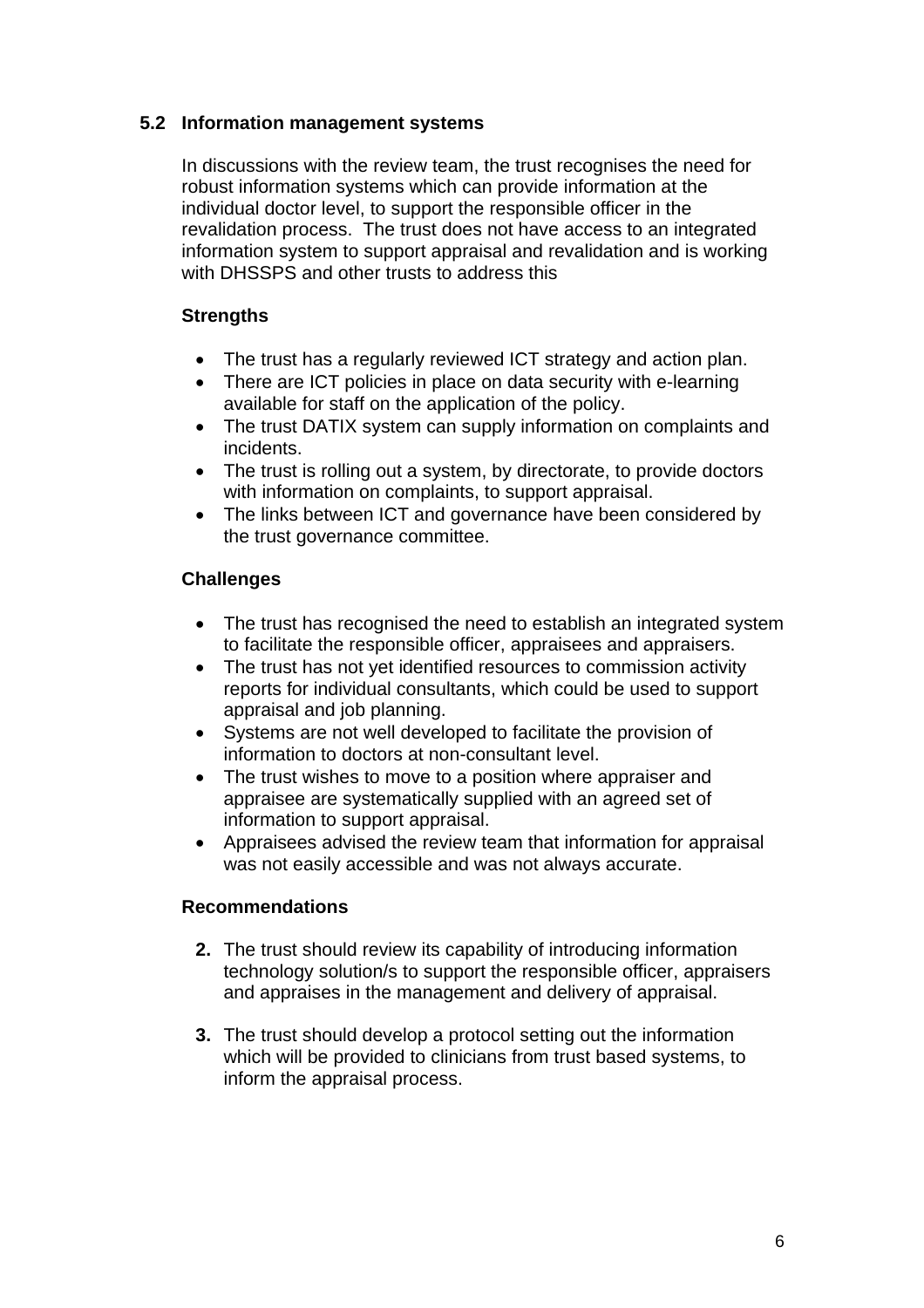#### **5.3 Clinical risk management/patient safety systems**

The trust has a comprehensive risk management policy which emphasises the importance of risk management in relation to all service users. This policy is supported by other policies such as an incident/near miss reporting policy and a patient safety framework.

#### **Strengths**

- Clearly set out arrangements and targets for patient safety improvements are in place.
- There are clear leadership and lines of accountability in relation to risk management and patient safety.
- Risk registers are present at service/directorate, corporate and trust levels and are regularly updated.
- The Northern HSC Trust register of top risks is reported to a variety of governance committees on a bi-monthly basis.
- A policy, standards and guidelines database has been created to track all national Institute for health and clinical excellence (NICE), national patient safety agency (NPSA) alerts and DHSSPS guidance/circulars.
- The safety alert broadcast (SABS) system has been set up to track progress on patient safety alerts and ensure action is taken.
- The trust has established an annual sharing excellence quality event.
- Systems are in place to monitor progress in relation to recommendations arising from previous reviews.

#### **Challenges**

- There is no agreed system to ensure that information which has been provided by staff in the trust to national registries such as drug reporting is also referred to trust incident systems.
- Appraisees advised the review team that learning from complaints and incidents was not always fed back to the individual doctor concerned.

#### **Recommendations**

**4.** The trust should carry out an audit of reporting arrangements to national and regional registries and patient safety reporting systems, to ensure that relevant information is also being forwarded to trust reporting systems.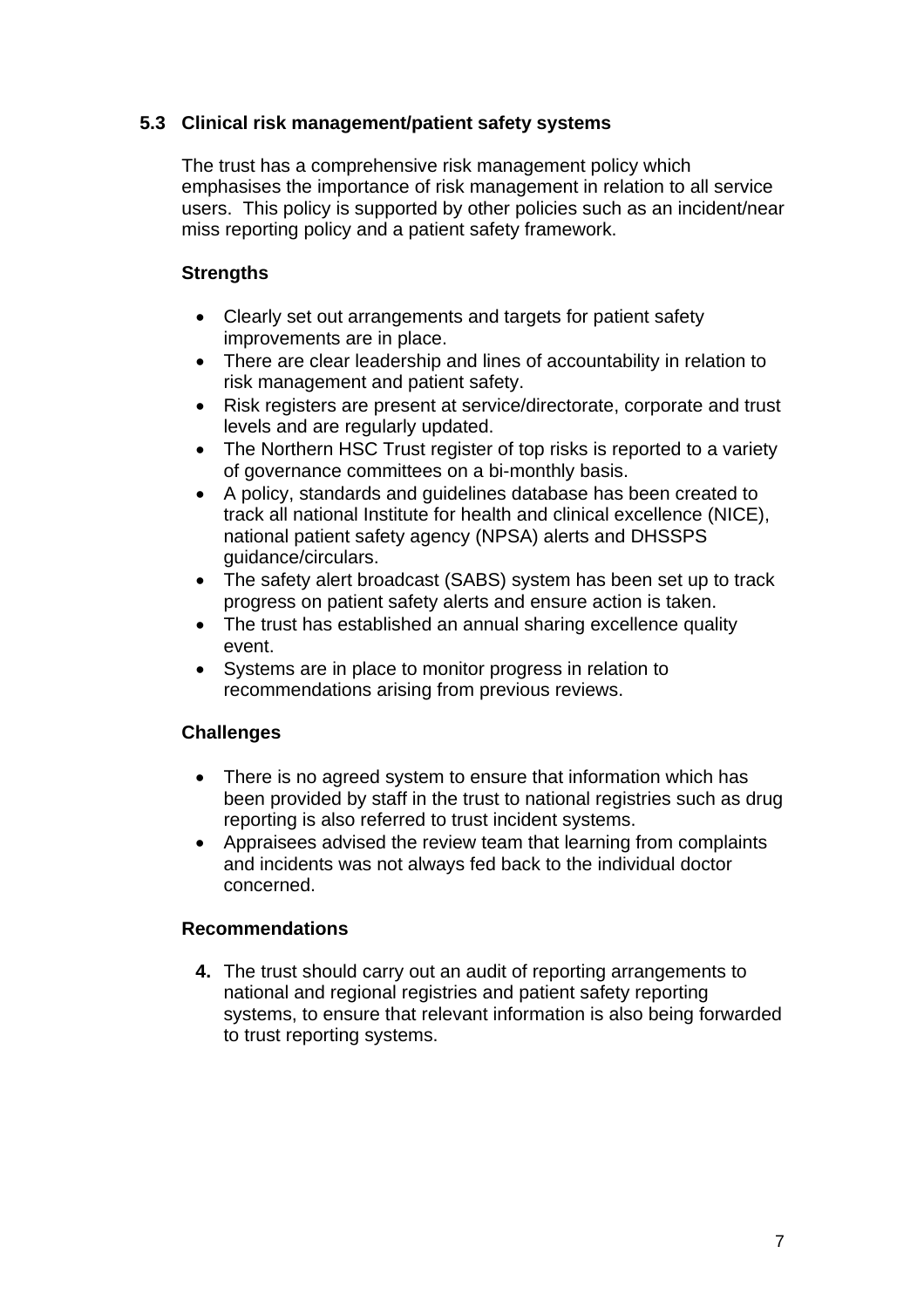#### **5.4 Clinical audit systems**

The Northern HSC Trust has established a clinical and social care audit and effectiveness strategy, which is designed to deliver an effective audit programme that has a positive effect on the care and quality of life of service users.

#### **Strengths**

- The review team felt that the formation of a clinical and social care audit and effectiveness committee as part of an overall audit and effectiveness strategy was an area of good practice.
- All appraisees are aware of the need to incorporate audit information into their appraisal.
- Update training for appraisers has highlighted the need for annual audits to be incorporated into appraisal.
- The trust audit and effectiveness quality improvement plan describes a large number of audits undertaken across all directorates in the trust.

#### **Challenges**

- There is a need to establish the level and nature of audit information which will be required to support revalidation.
- Clinical audits are frequently carried out at team level, and it can be difficult to gauge engage involvement by individual clinicians, to inform the appraisal process.

#### **Note**

The review team has found that, across trusts, robust systems for linking information on clinical audit into individual appraisal of doctors are generally not well developed. A recommendation will be made that this is taken forward at regional level.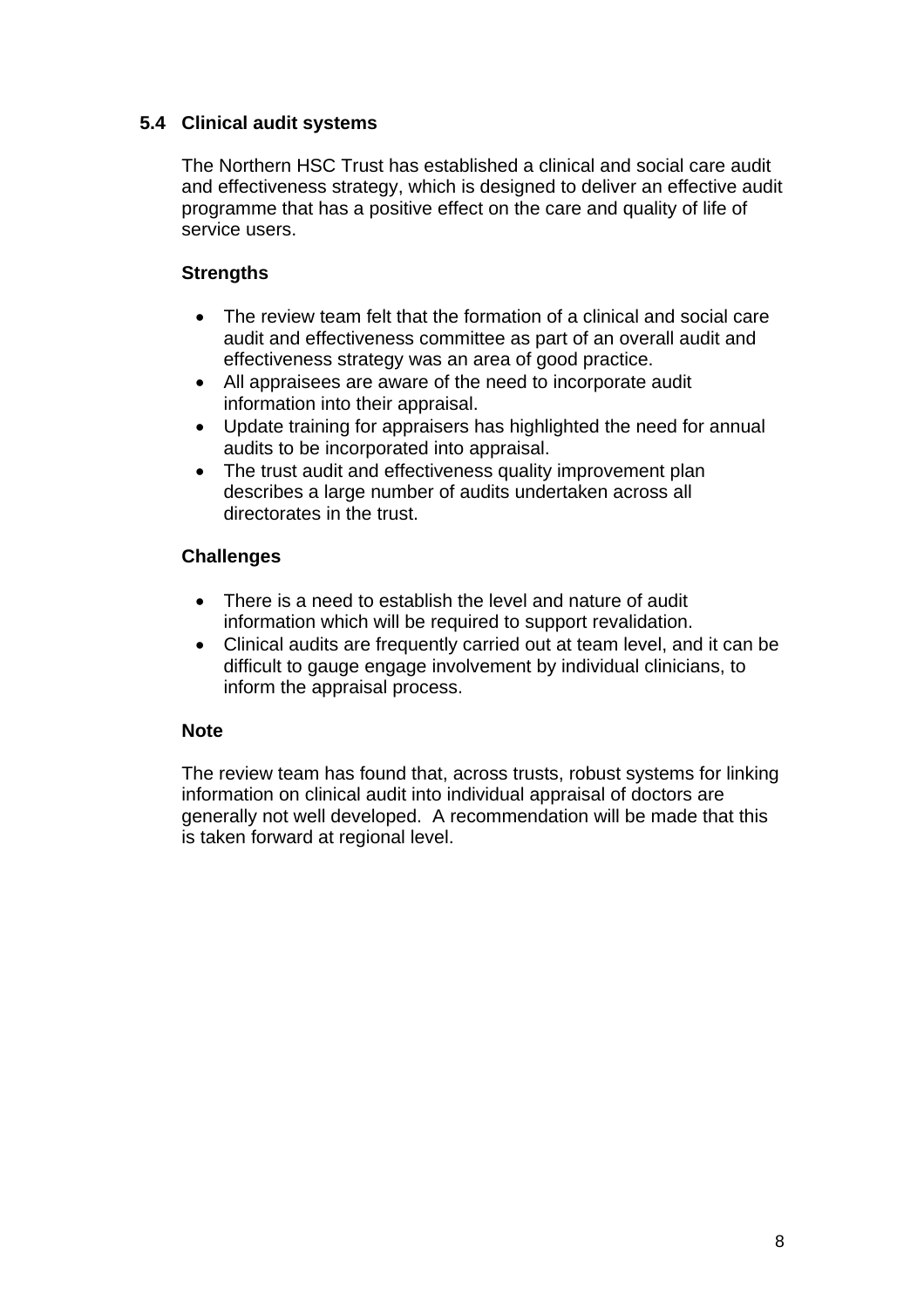#### **5.5 Reporting and managing performance concerns**

In relation to reporting and management of performance concerns about doctors, the Northern HSC Trust follows regional guidance set out in Maintaining High Professional Standards within the HPSS (DHSSPS, November 2005) and also NIMDTA guidance for doctors in difficulty. The trust appraisal policy states that:

'Where it becomes apparent during the appraisal process that there is a potentially serious performance issue which requires further discussion or examination, the matter must be referred by the appraiser immediately to the medical director and chief executive to take appropriate action. This may for example include referral to any support arrangements that may be in place'*.* 

#### **Strengths**

- Arrangements are in place, in line with regional guidance, for managing concerns re underperforming doctors.
- The trust has capability and whistle blowing procedures in place.
- All medical staff are required to adhere to the trust capability, management of absence, drugs and alcohol and disciplinary policies.
- The trust has experience of using referral systems in relation to doctors in difficulty including the National Clinical Assessment Service (NCAS).

#### **Challenges**

- The trust has recognised that there are limited systems in place to provide assurance of the effectiveness in application of the trust whistle blowing policy.
- The trust appraisal policy is not explicit as to how appraisal process will be used to support doctors with identified underperformance issues.

#### **Recommendations**

**5.** The trust should indicate in its appraisal policy, how the appraisal process supports doctors who are the subject of performance or disciplinary concerns.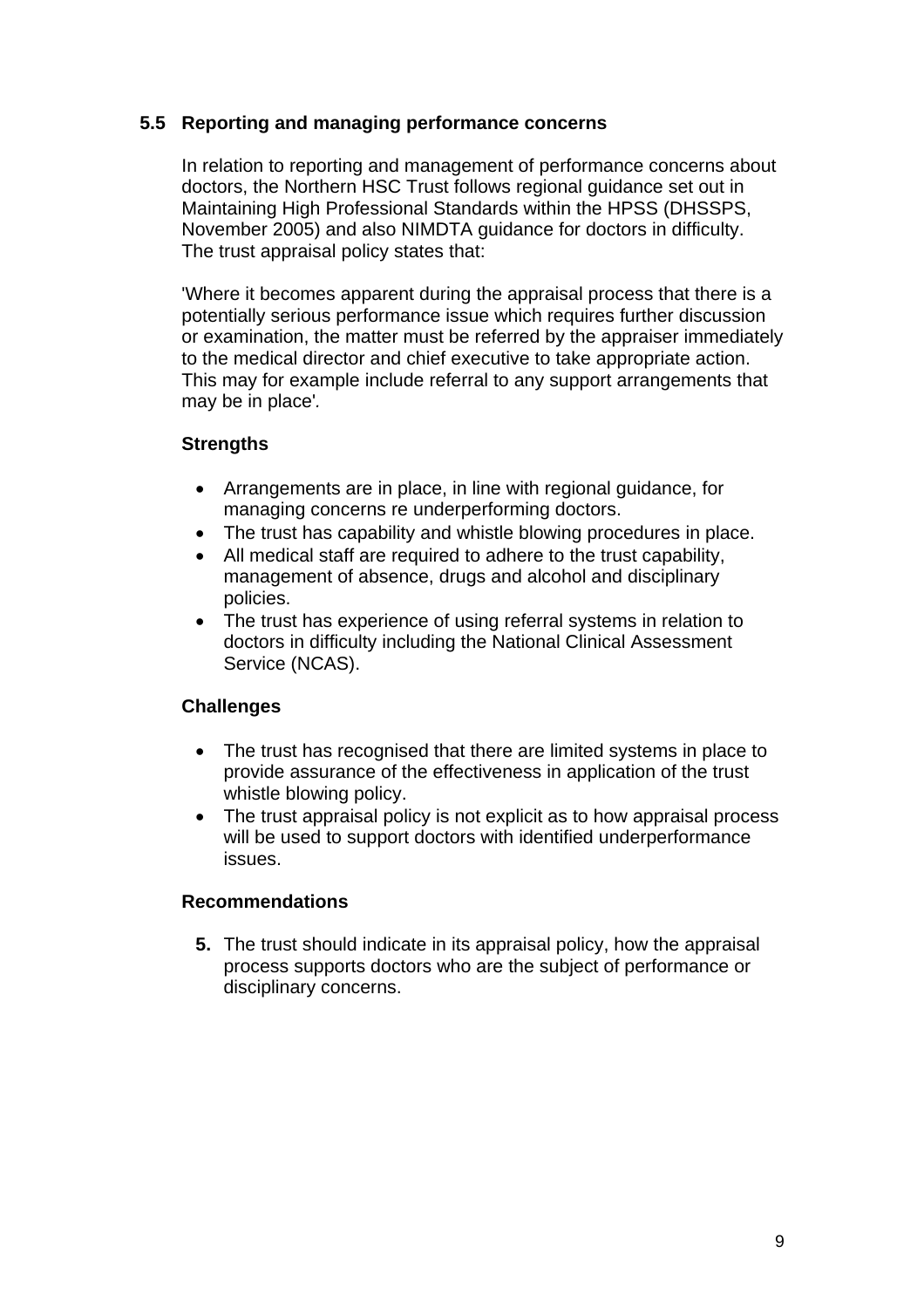#### **5.6. Complaints management systems**

The Northern HSC Trust has established a user feedback and involvement committee and has a user feedback policy and procedure. When dealing with complaints the trust follows regional HSC complaints guidance.

The DATIX risk management system is used to capture all information to relating to complaints, incidents, inquests and claims.

#### **Strengths**

- The trust user feedback and involvement committee regularly reviews complaints to identify learning that can be shared.
- Information on complaints is discussed at directorate governance meetings, governance management board and the trust board.
- There is a rolling programme of complaints training for staff in the trust.
- Training on governance and complaints is provided at medical induction.
- The complaints department is rolling out the provision of an annual summary of complaints to individual doctors to support the appraisal process.

#### **Challenges**

- Individual doctors are frequently not referred to in complaints which relate to the services they provide, or the departments they work in.
- Appraisees informed the review team that feedback from complaints is not always being passed back to the doctor who was the subject of the complaint.
- The programme of roll out of the provision of information on complaints for appraisees and appraisers needs to be completed, and should include a notification of absence of complaints.

#### **Recommendations**

- **6.** The trust should review its systems to determine the information which can be made available on complaints to individual doctors to inform the appraisal process.
- **7.** The trust should ensure that lessons learned from complaints and incidents are disseminated to all relevant staff.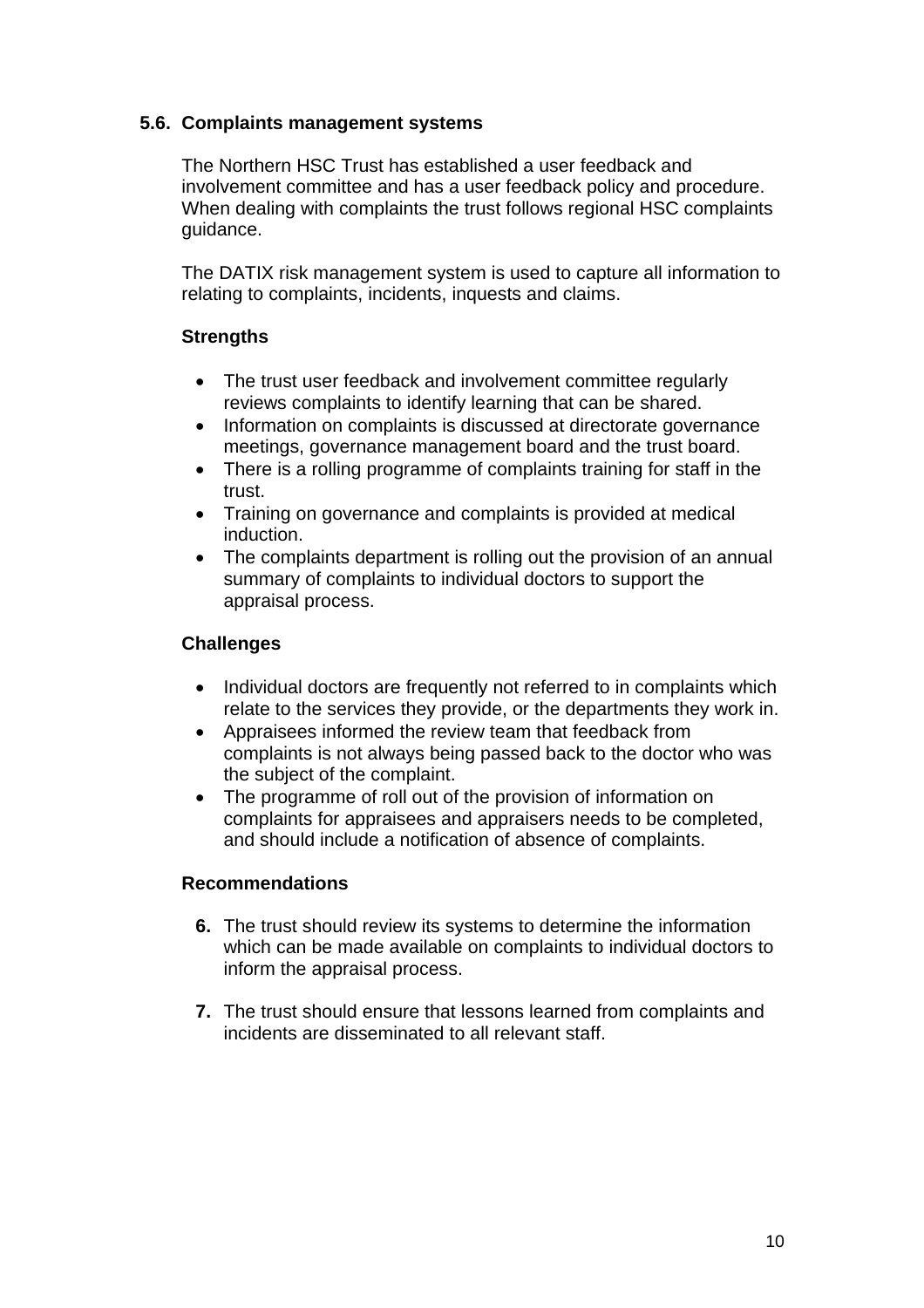#### **5.7 Continuing professional development (CPD) systems**

The Northern HSC Trust has a research and development policy. The trust prepares an annual organisation and development strategy which incorporates the training needs of many practitioners, but it is recognised that it does not cover all the requirements of medical practitioners.

#### **Strengths**

- Each clinical director is required to prepare a directorate report on appraisal and development needs for their directorate. This information is provided to the medical director and the operational director.
- The appraisal policy requires each individual doctor to develop a personal development plan.

#### **Challenges**

- The trust does not have an information system to track CPD and personal development plans of practitioners.
- There are no processes in place to provide assurance of the effectiveness of CPD for doctors.

#### **Note**

The review team has found that, in general, at trust level, there are few systems in place across Northern Ireland to assure the quality of CPD being received by doctors. A recommendation will be made that this is considered at a regional level.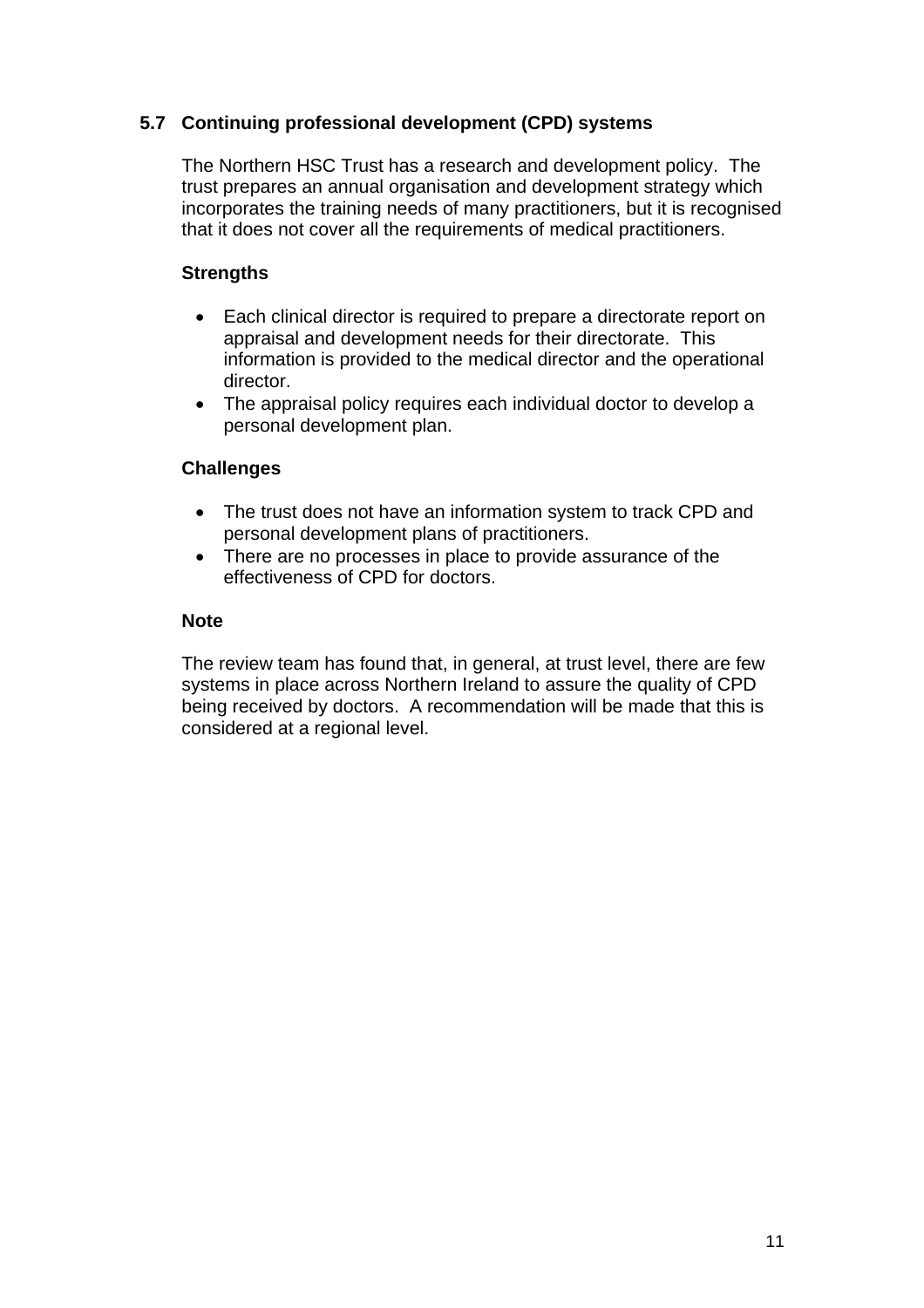#### **5.8 Service development, workforce development, human resource management**

The Northern HSC Trust has comprehensive human resources, operational development and recruitment and selection policies.

#### **Strengths**

- As part of reform and modernisation processes within the trust there are regular reviews of the human resources strategy.
- The trust appraisal policy facilitates the provision of appraisal for locum doctors in line with regional guidance issued in 2006.
- The trust policy recommends the use of exit interviews and use of a formal report for locum agencies at the end of temporary appointments.
- Within the trust human resources structure there is an assistant director for workforce governance.

#### **Challenges**

- The trust recognises that there is a need to include during preemployment checks, information relating to date of last appraisal, PDP and any performance concerns.
- An assurance mechanism is not in place to ensure compliance with trust policy on exit interviews for locums.

#### **Recommendations**

**8.** The trust should review its arrangements in relation to the employment of locum doctors, to consider requesting information relating to last appraisal and provision of exit reports from previous employers.

#### **Note**

The review team considers that the systems for gathering and sharing information with regard to locum doctors, to support their future revalidation will require to be strengthened, and recommend that this is considered at regional level.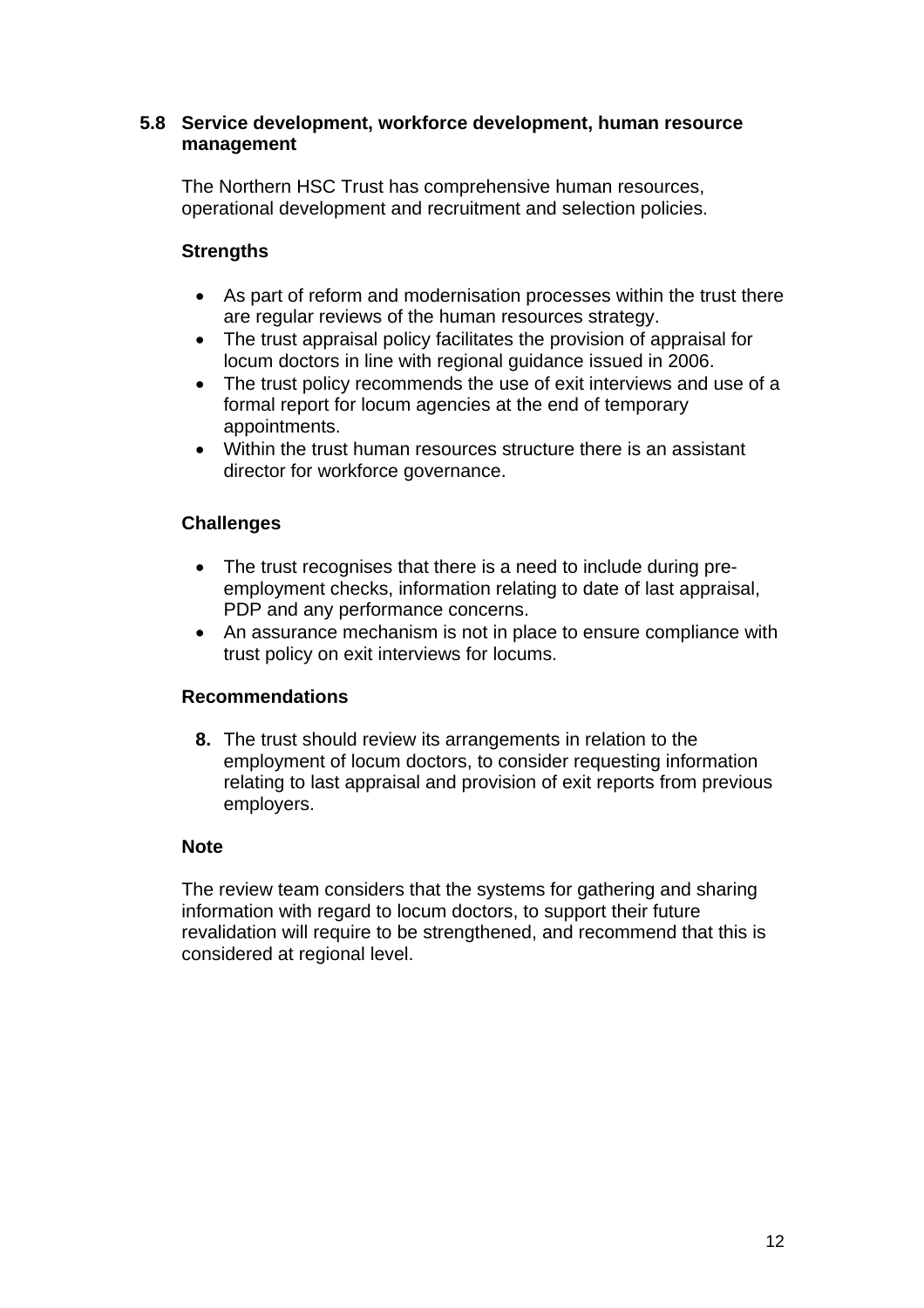## **6. Review of appraisal systems**

#### **6.1 Organisational ethos**

**There is unequivocal commitment from the highest levels of the responsible organisation to deliver a quality assured system of appraisal, in support of revalidation, that is fully integrated with local clinical governance systems.** 

The trust has an appraisal policy which clearly outlines the purpose of appraisal and also the responsibilities of all staff involved in the appraisal process.

The review team found that the trust senior management team had a strong commitment to the delivery of effective appraisal and recognises the need for this to underpin the revalidation process.

The appraisal process is led by the medical director, supported by clinical directors and there is a clear pathway of accountability.

#### **Strengths**

- The trust appraisal policy has been recently reviewed.
- There is evidence of strong medical leadership to deliver an effective programme of appraisal to support revalidation.
- Appraisal responsibilities are reflected in the job descriptions of medical managers.
- The medical director prepares and submits an appraisal report to the trust board.
- The trust has previously carried out a self assessment in 2009 using the AQMAR tool to assess its state of readiness for revalidation and developed an action plan to implement actions identified to address issues.
- The trust had developed action plans following previous external reviews of appraisal by RQIA and performance against these is being monitored.

#### **Challenges**

- The trust recognises the need for an information system to support the delivery of appraisal and revalidation.
- The current financial environment will create challenges in identifying resources to deliver an enhanced appraisal system to support revalidation.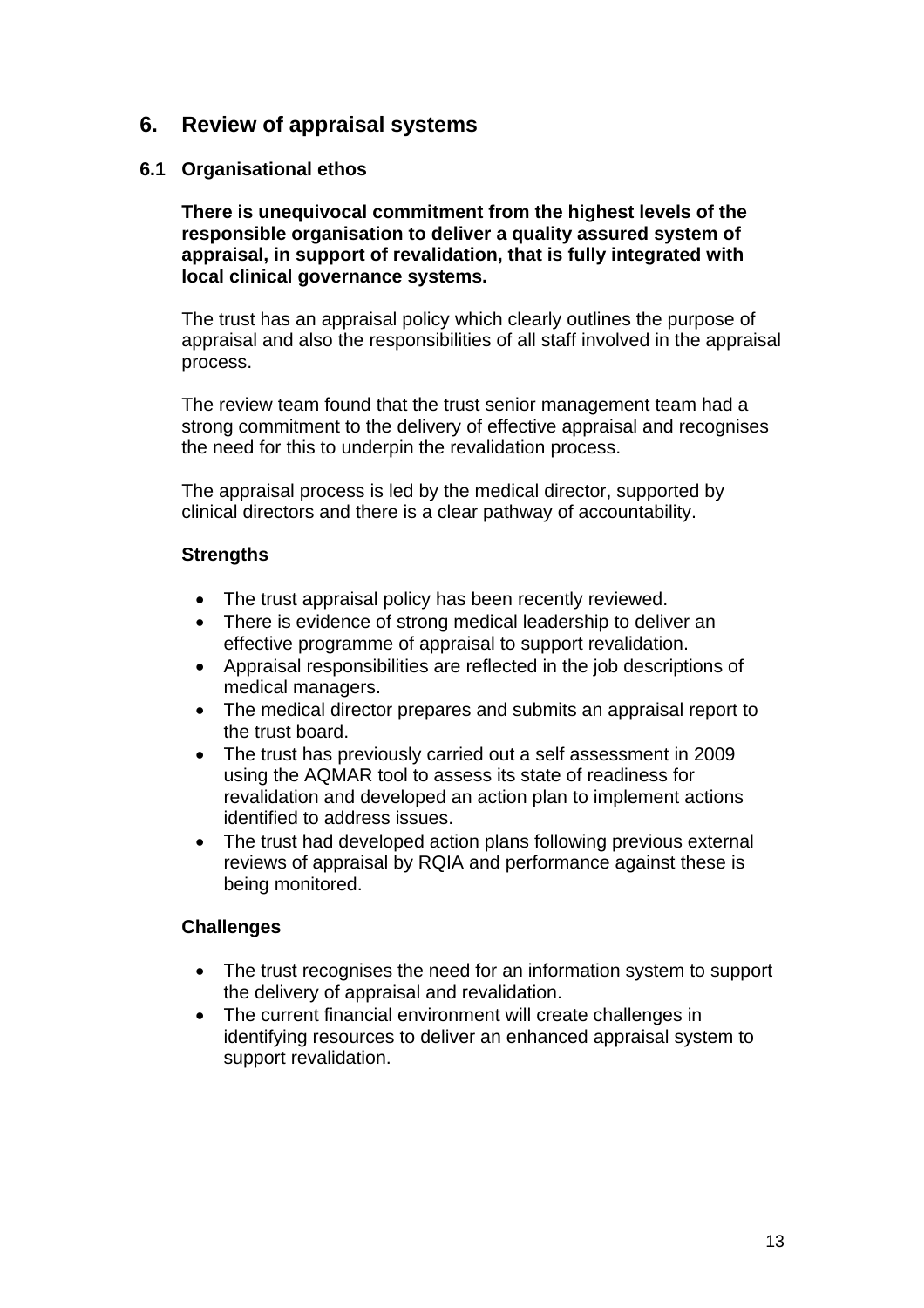### **Recommendations**

**9.** The trust should plan to provide sufficient resources in terms of time, finance and administration to support the introduction of revalidation.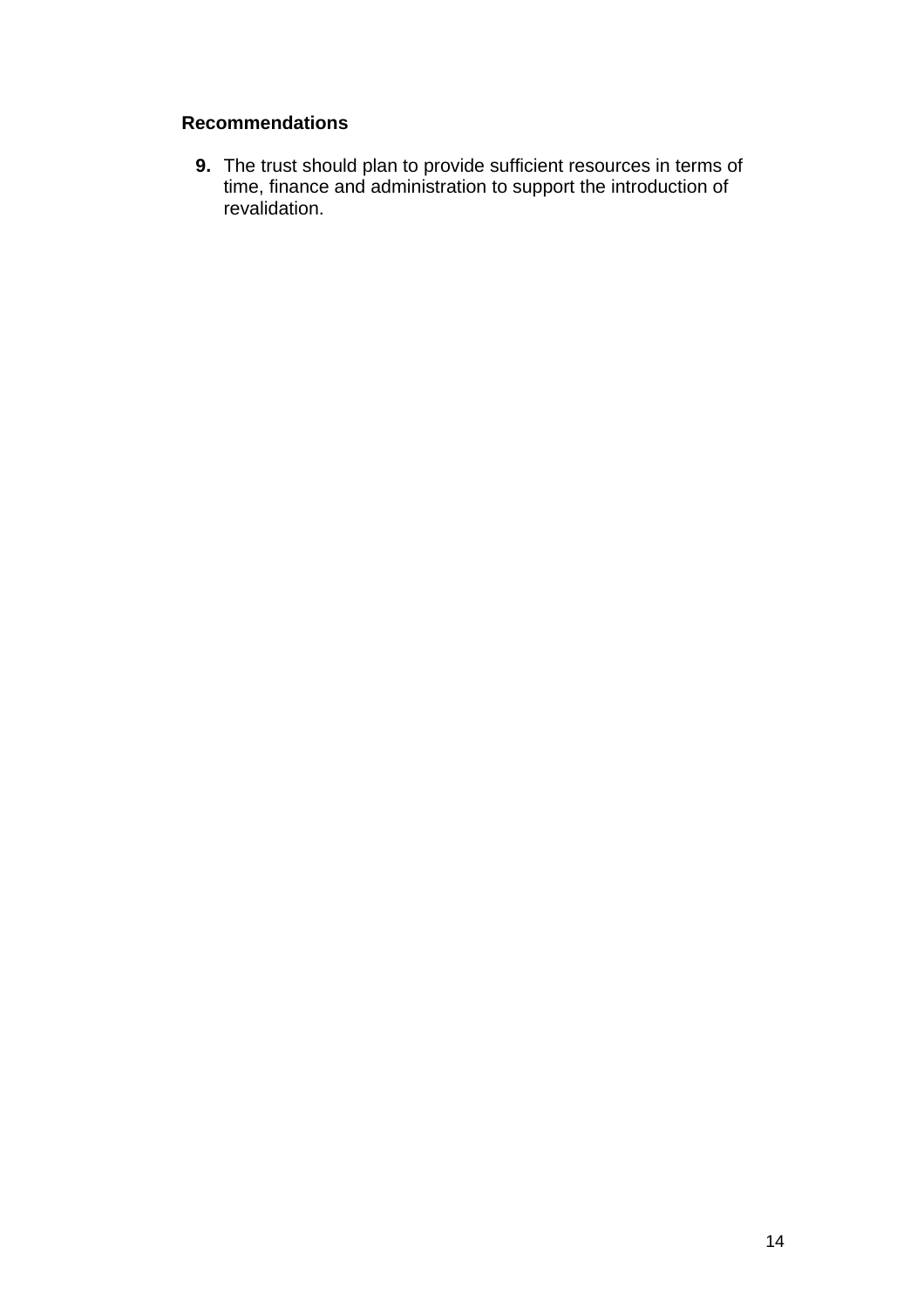#### **6.2 Appraiser selection, skills and training**

#### **The responsible organisation has a process for selection of appraisers. Appraisers undertake initial training and their skills are reviewed and developed.**

#### **Strengths**

- Appraisers in the trust are selected on the basis of a job description and personnel specification.
- All medical managers have appraisal as part of their job description.
- Appraisers have initial training with the Beeches Management Centre and have access to update training provided jointly by Beeches and trust.
- The content of appraisal training is subject to regular review by a senior medical manager. It is to be updated to support enhanced appraisal to support revalidation.
- Evaluations of training are carried out in each education cycle.
- A pilot feedback survey has been carried out on appraiser performance.
- The trust plans to establish meetings of appraisers in 2010.

#### **Challenges**

- Appraisers advised the review team that their perception was that initial training concentrated too much on what appraisal was and not enough on the skills required. They considered that it would be useful to establish a process to identify their ongoing learning needs.
- Appraisees advised the review team that they were not aware of appraisee training opportunities and felt this would be very useful
- Systems have not been developed for the evaluation of appraiser skills and performance

#### **Recommendations**

- **10.** The trust should review training provided for both appraisers and appraises.
- **11.** The trust should further develop a peer support process for appraisers.

#### **Note**

The review team has found that, in trusts, the systems to provide assurance on the performance of appraisers and also feedback on that performance are generally not well developed. A regional recommendation will be made in this regard.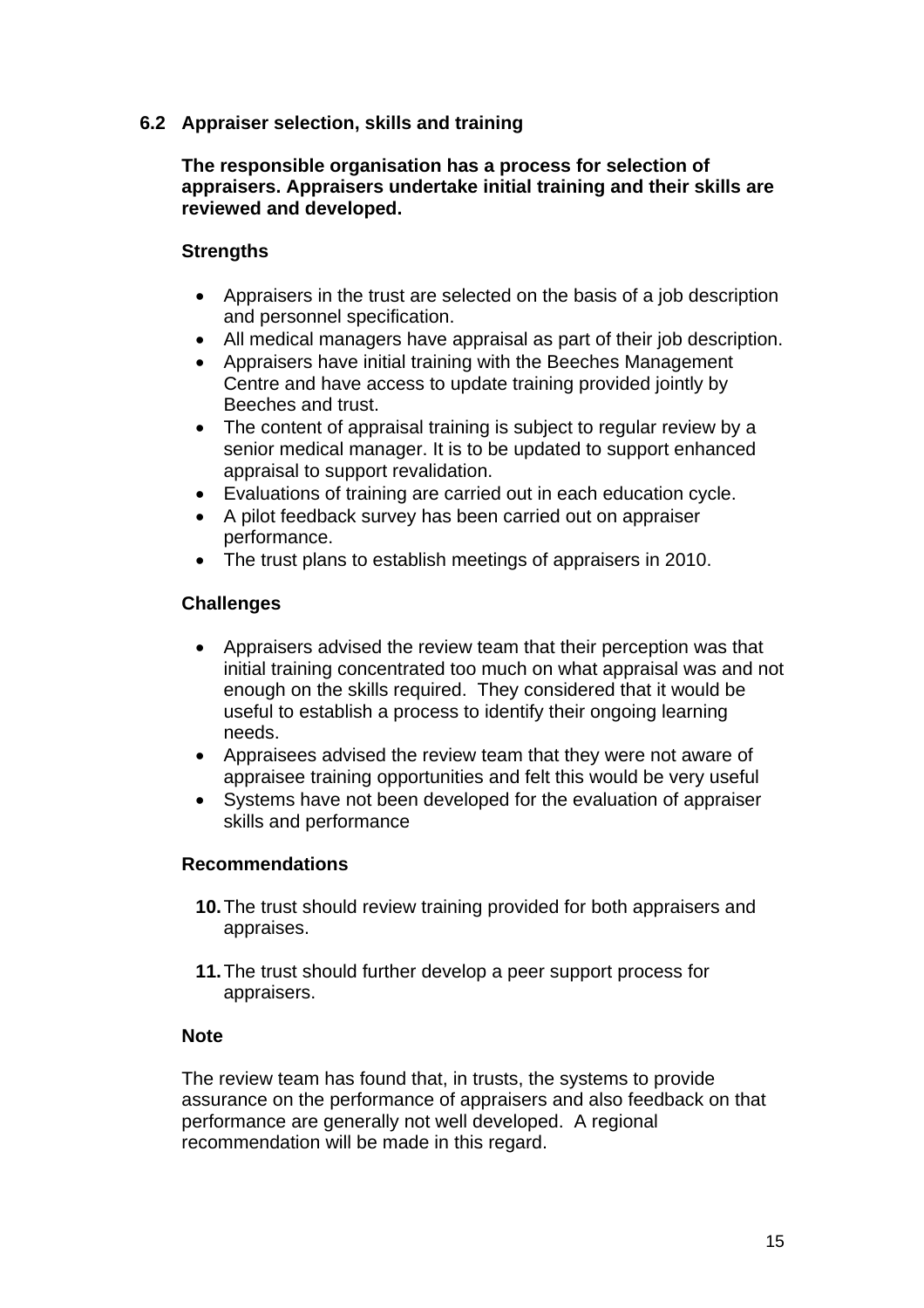#### **6.3 Appraisal discussion**

**The appraisal is informed by a portfolio of verifiable supporting information that reflects the whole breadth of the doctor's practice and informs objective evaluation of its quality. The discussion includes challenge, encourages reflection and generates a personal development plan (PDP) for the year ahead.** 

#### **Strengths**

- The trust policy sets out the standard of information that is required to inform the appraisal discussion.
- Sampling of form 4s is planned to take place in summer 2010.
- The trust has participated in a regional pilot to consider the provision of information for appraisal against the new four GMC domains of good practice.
- Systems are in place to manage non-engagement in the appraisal process.
- The appraisal policy sets out arrangements to respond to performance/other issues identified during an appraisal.
- The trust has participated in a regional pilot of multi source feedback (MSF).

#### **Challenges**

- Appraisers reported that they had appraised doctors outside their speciality but there were mixed views as to how successful this was.
- During focus groups, some doctors described experience with MSF and felt that they would need further training in this area.
- Appraisees and appraisers both raised concerns about the development of a meaningful PDP. Attendance at courses may be limited by finance and it can be sometimes difficult to combine a doctor's personal objectives with those of the directorate/trust.
- Appraisers and appraisees felt that the provision of information to support appraisal was difficult, but that the steps that the trust was taking was making the process easier.
- There is a need to ensure that the role of the appraiser is reflected within their own appraisal and PDP.

#### **Sample audit of Form 4s**

The trust submitted 11 anonymised Form 4s. There was a standardised template for the personal development plan (PDP). While all sections had been completed not all had actions agreed and there was variation in the quality of submissions. All appraisals had been signed off appropriately and nine had a completed PDP attached. There was evidence that two doctors had been involved in a 360 degree appraisal exercise.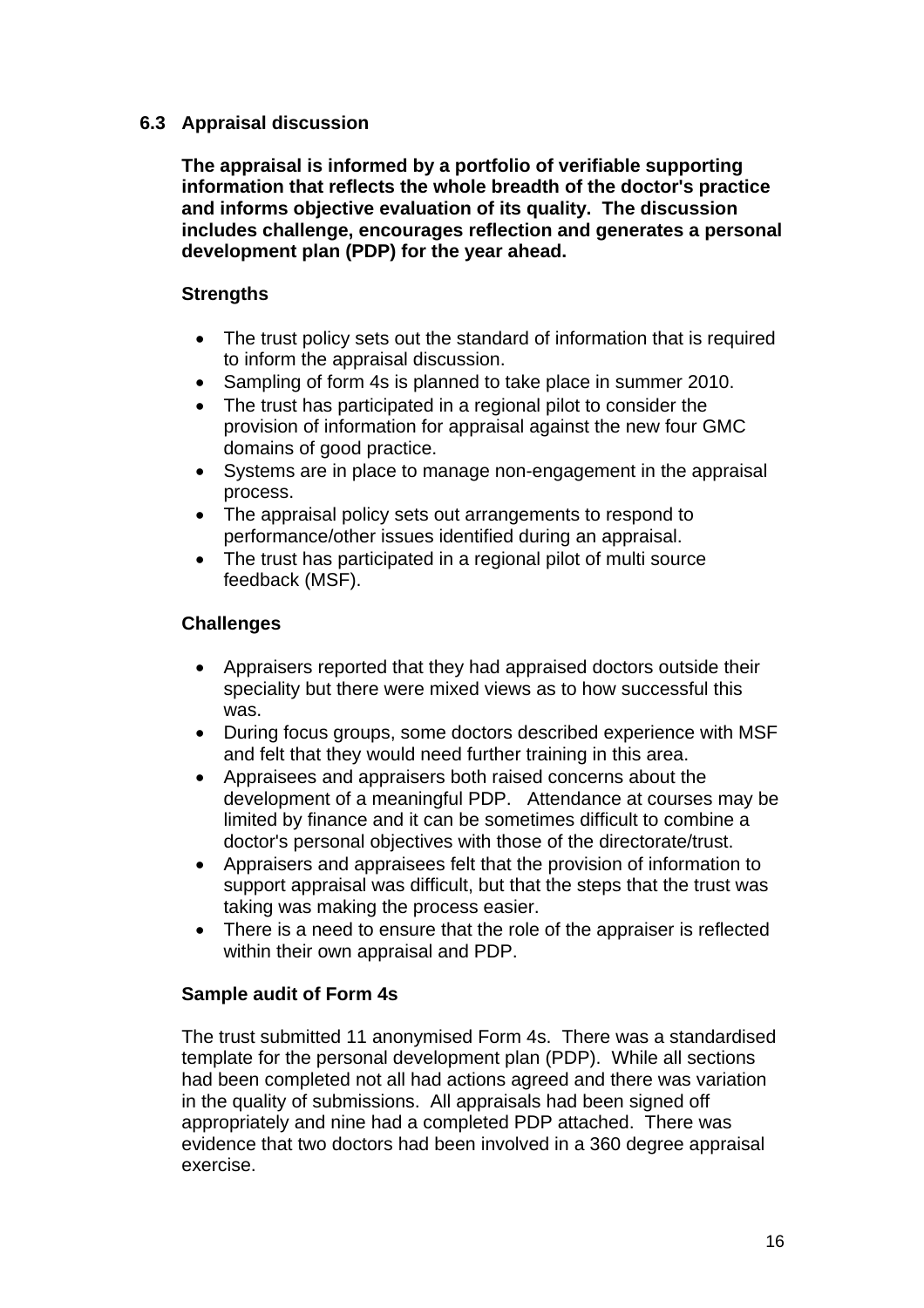#### **Recommendations**

- **12.** The trust should consider including examination of a sample of portfolios of evidence as part of its process of quality assurance of the appraisal process.
- **13.** The trust should consider providing guidance to appraisers on how to complete appraisal documentation which would include examples of good practice.
- **14.** The trust should ensure that the role of appraisers is reflected within their own appraisals.

#### **Note**

The review team considers that at regional level there is an urgent need to review appraisal documentation to meet the requirements for the four domains of good medical practice and to support the process of revalidation.

The review team also considers that there should be guidance issued on the provision of information from private practice and other non-trust work which should be brought to the appraisal discussion in the context of revalidation.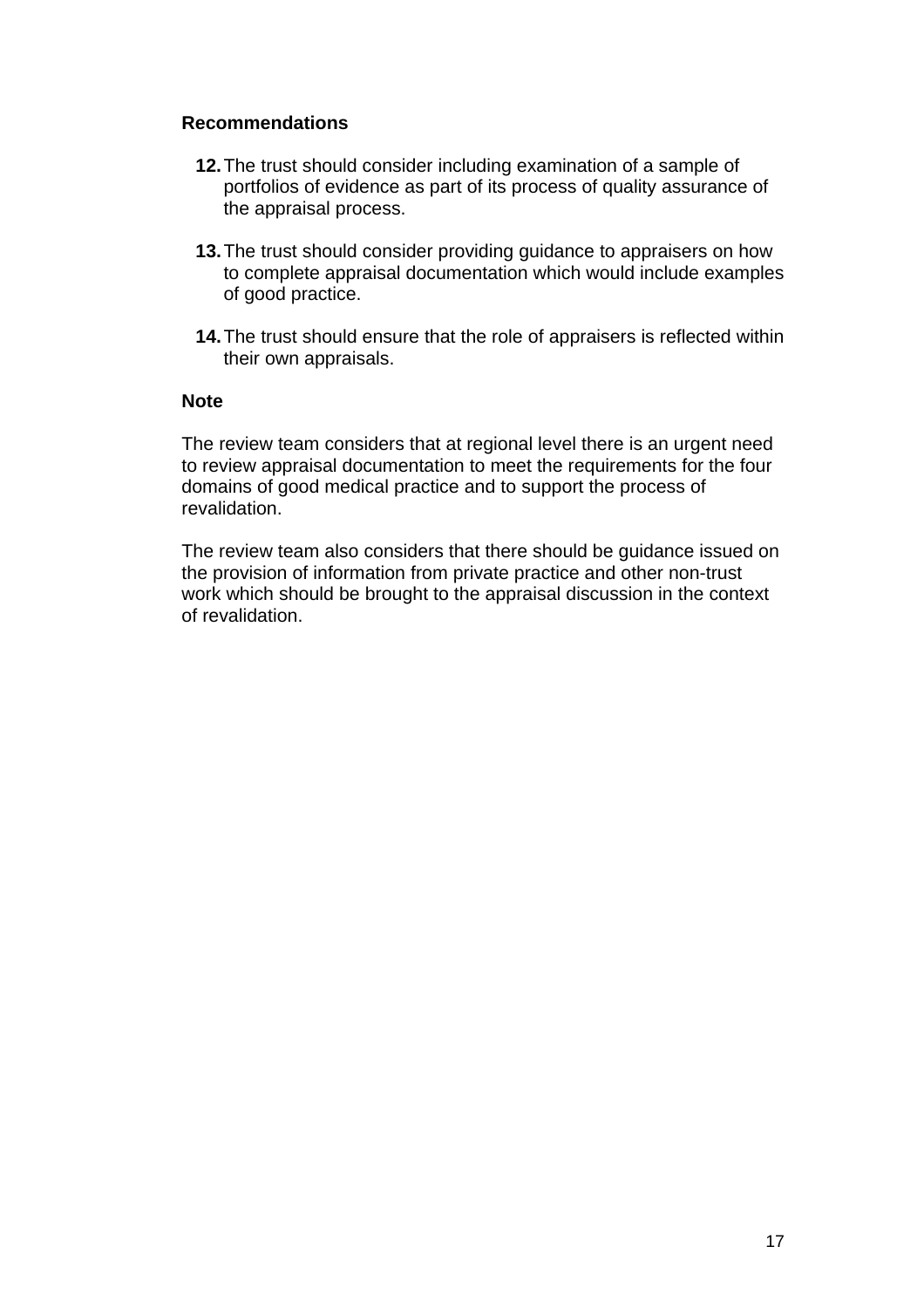#### **6.4 Systems and infrastructure**

#### **The management of the appraisal system is effective and ensures that all doctors linked to the responsible organisation are appraised annually.**

In the Northern HSC Trust, in the year January 2008 to December 2008 the numbers of doctors who needed to be appraised were:

- consultants 179
- locum consultants 7
- SAS doctors 63

In the Northern Trust, in the year 2008/2009 the numbers of doctors who have had a completed appraisal were:

- consultants 173
- locum consultants 7
- SAS doctors 56

#### **Strengths**

- The trust demonstrated exemplary performance in the large proportion of consultants who had been appraised. For those not appraised there are documented reasons and any outstanding appraisals have been rescheduled
- The trust has a robust appraisal policy with guidance on dealing with difficulties arising during the appraisal discussion.
- A pilot study of the views of appraisees has been carried out and a full survey is planned for 2010.

#### **Challenges**

- The trust recognises the need to establish an information system to support the delivery of its appraisal arrangements.
- At present there is no dedicated administrative support for the appraisal process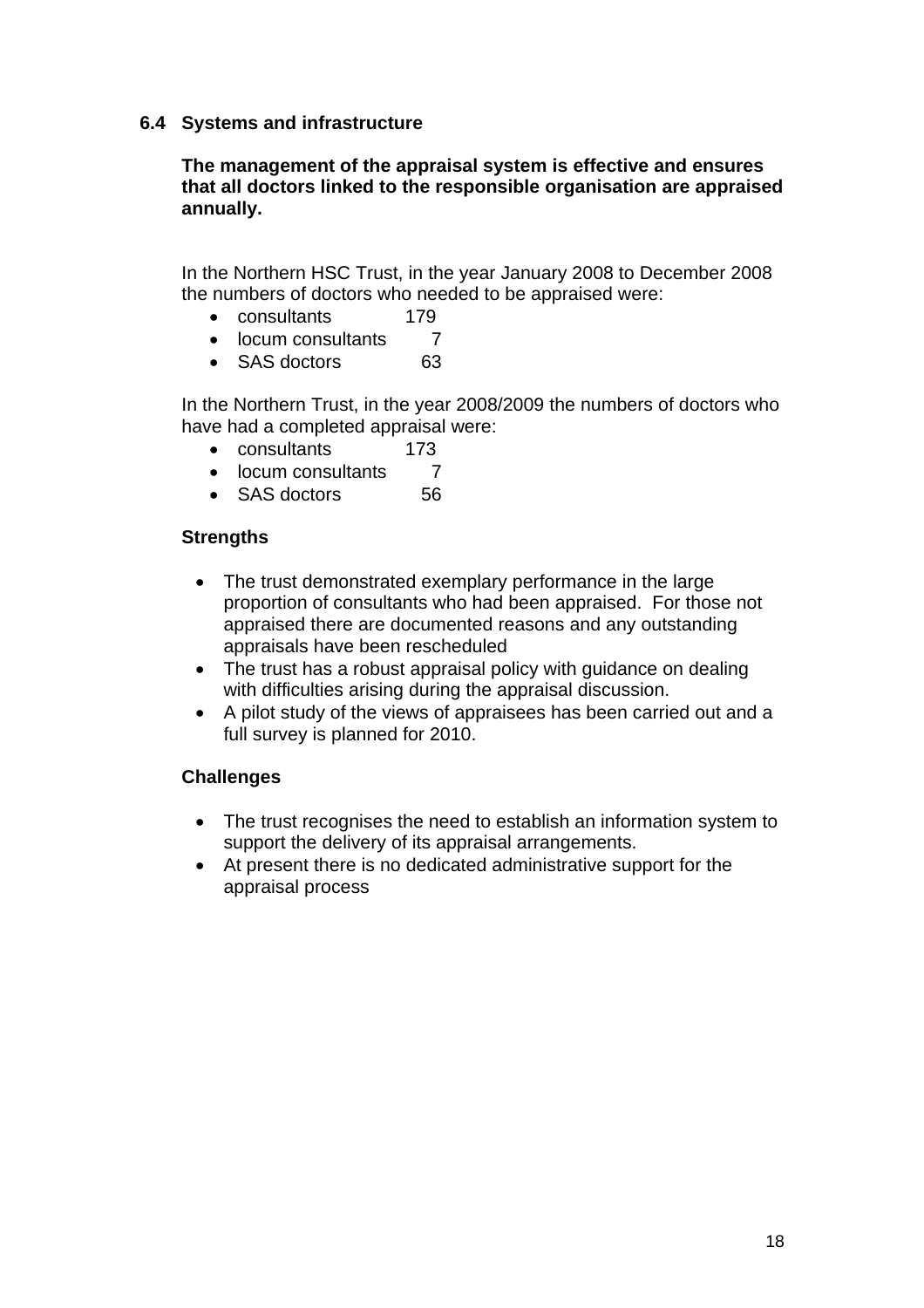# **7. Conclusions**

The aim of this review was to carry out an assessment of the current state of readiness of secondary care trusts in Northern Ireland in relation to the introduction of revalidation of doctors. The review focused on the systems for governance and appraisal which will be essential to support responsible officers in making recommendations to the GMC on the revalidation of individual doctors.

The review team found that the Northern HSC Trust has made good progress in preparing for medical revalidation and enhanced appraisal. The trust has a revalidation action plan, which has been developed following self assessment using the AQMAR tool and the review team would encourage the trust to use this dynamic action plan approach, to take forward their preparations for revalidation.

The Northern HSC Trust demonstrated exemplary performance in the uptake of appraisal. One hundred and seventy-three out of 179 substantive consultants and all locum consultants had completed appraisal during the 2008-2009 round. Fifty-six out of 63 staff and associate specialist (SAS) doctors had completed appraisal. Information was available as to the reasons why doctors had not completed appraisal.

The trust is rolling out arrangements for the provision of information to support the appraisal system and wishes to move to arrangements where both appraiser and appraisee are provided with an agreed set of information in advance of appraisal. The trust has recognised the need to establish an integrated information system to support the responsible officer in the delivery of appraisal and revalidation.

The review team found that there is a need to strengthen systems for supporting appraisers and providing them with feedback on their performance in the role.

The medical director presents an annual report to the trust board, with an action plan for the following year. The review team concludes that, on completion of the actions set out in the trust action plan for revalidation and the recommendations of this report, the Northern Trust could consider application to be an early adopter site for revalidation.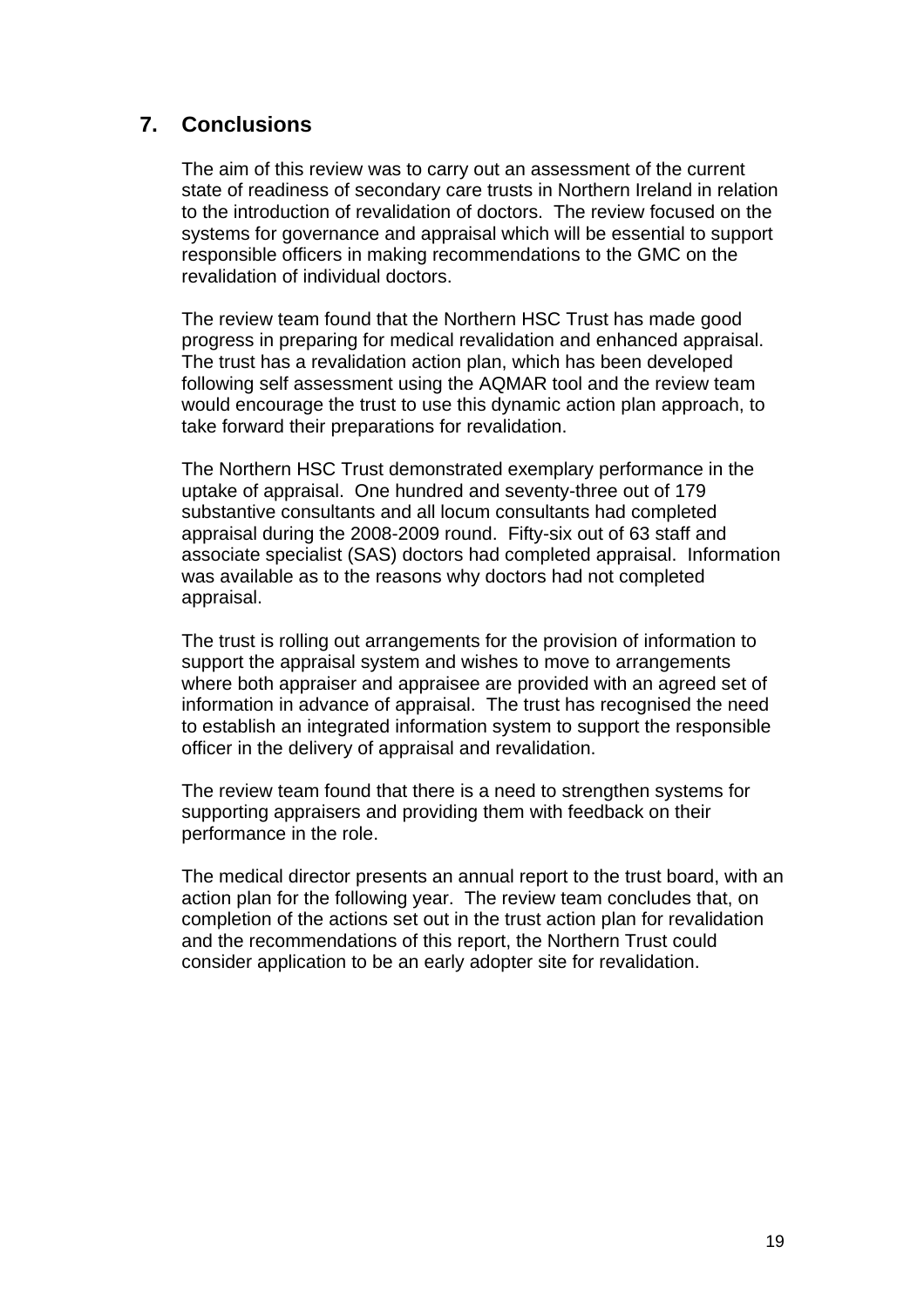## **8. Summary of recommendations**

- **1.** The trust should review its governance arrangements and documentation to reflect the establishment of the role of responsible officer from 1 October 2010.
- **2.** The trust should review its capability of introducing information technology solution/s to support the responsible officer, appraisers and appraises in the management and delivery of appraisal.
- **3.** The trust should develop a protocol setting out the information which will be provided to clinicians from trust based systems, to inform the appraisal process.
- **4.** The trust should carry out an audit of reporting arrangements to national and regional registries and patient safety reporting systems, to ensure that relevant information is also being forwarded to trust reporting systems.
- **5.** The trust should indicate in its appraisal policy, how the appraisal process supports doctors who are the subject of performance or disciplinary concerns.
- **6.** The trust should review its systems to determine the information which can be made available on complaints to individual doctors to inform the appraisal process.
- **7.** The trust should ensure that lessons learned from complaints and incidents are disseminated to all relevant staff.
- **8.** The trust should review its arrangements in relation to the employment of locum doctors, to consider requesting information relating to last appraisal and provision of exit reports from previous employers.
- **9.** The trust should plan to provide sufficient resources in terms of time, finance and administration to support the introduction of revalidation.
- **10.** The trust should review training provided for both appraisers and appraises.
- **11.** The trust should further develop a peer support process for appraisers.
- **12.** The trust should consider including examination of a sample of portfolios of evidence as part of its process of quality assurance of the appraisal process.
- **13.** The trust should consider providing guidance to appraisers on how to complete appraisal documentation which would include examples of good practice.